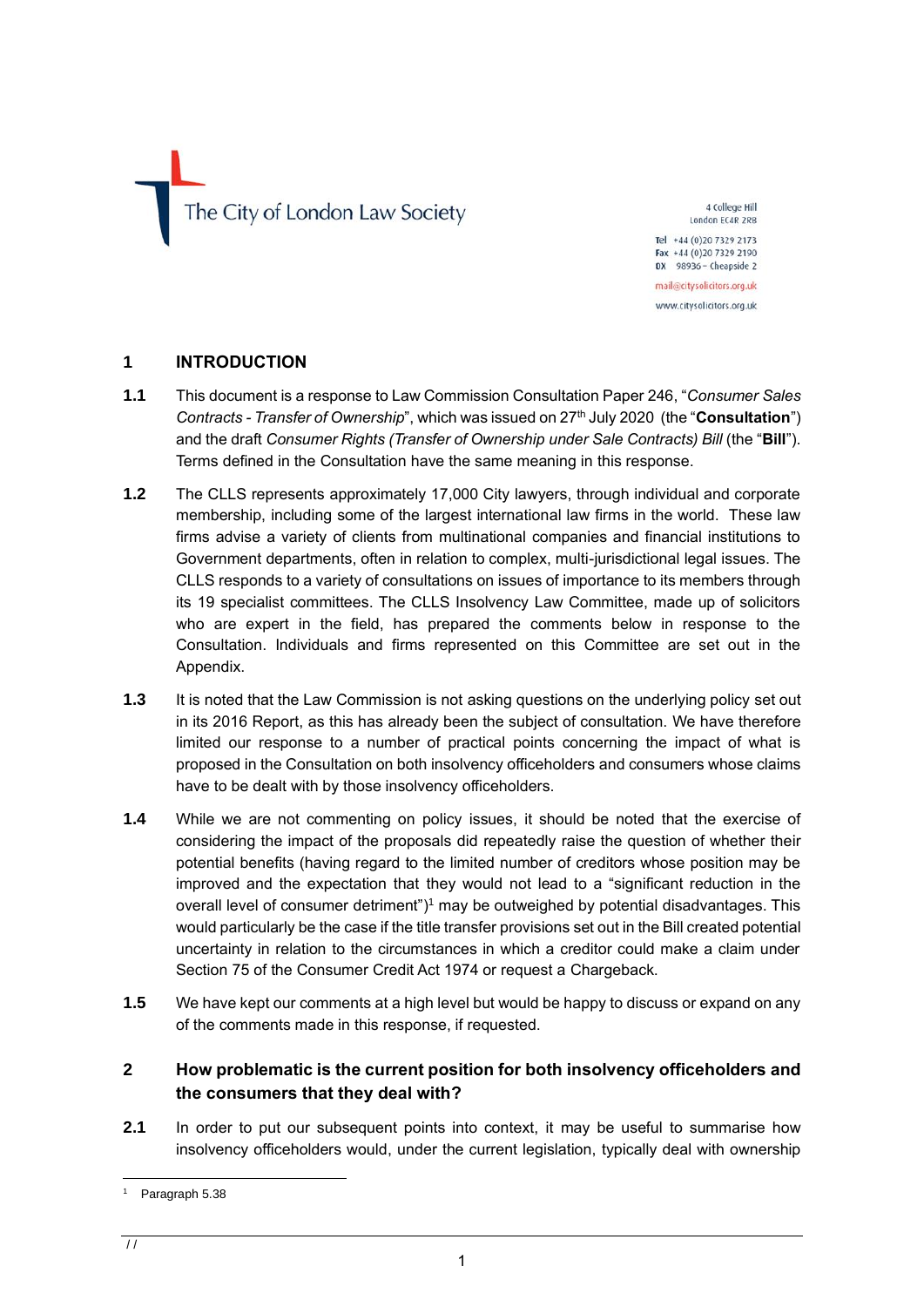issues in a retail insolvency, as there is a risk that what is proposed in the Consultation and the Bill could introduce uncertainty to an area of law and practice that is relatively well settled.

**2.2** The process for resolving ownership issues is, under the current legislative regime, relatively straight-forward:-

## **Ascertained Goods**

- (a) Where there is an unconditional contract for the sale of specific goods, and nothing further needs to be done to those goods, the consumer will obtain possession of those goods by virtue of Rule 1 in Section 18 of the SGA 1979;
- (b) In relation to other contracts for the sale of specific goods, the remaining Rules in Section 18 require the insolvency officeholder to check whether the consumer had received notice or had taken some other specific action (in the case of goods delivered on approval).
- (c) If there is no evidence that the consumer had received such notice, or taken such action, with the result that title to the goods did not pass, the insolvency officeholder will normally remind customers that they are entitled, depending on whether they paid by credit or debit card, to make a Section 75 claim or to request a Chargeback from their card issuer. In either case, the customer normally accepts their position, having been given a clear route to obtaining repayment.

### **Unascertained and future goods**

- (a) It is suggested in Paragraph 2.32 of the Consultation that "*uncertainty surrounding the meaning of "unconditional appropriation" … makes the law difficult for.…insolvency practitioners to apply*." We are, however, not convinced that this is the case, in practice, as there seems to be a general acceptance that unascertained goods are not irrevocably committed to the contract until they are in the process of being delivered.<sup>2</sup>
- (b) This point is important, because an insolvency officeholder will rarely be in a position, on appointment, to stop either deliveries which are already under way or deliveries which have already been arranged. They will have other immediate priorities and, in any event, they would have no reason to stop the delivery of goods which were no longer owned by the company.
- (c) The current default position is therefore that those consumers who have obtained title to goods on the basis that those goods have been irrevocably committed to the contract will, in practice, normally receive those goods without any further consideration or action being required on the part of the insolvency officeholder.

While the procedure for dealing with ownership issues has the benefit of being relatively quick and transparent, we are aware of cases where the current legislative regime has resulted in very unfortunate outcomes, particularly where customers have paid in advance for big ticket items using cash or a cheque.

Our experience is, however, that such outcomes were much more common a decade ago, when the administrators of retailers such as Focus DIY had to deal with customers who had paid by cheque for new kitchens and bathrooms. There are far fewer cases of this type today,

<sup>&</sup>lt;sup>2</sup> As noted in Para 3.36 of the Consultation - "Under the existing law, ownership is unlikely to transfer until the goods have *been dispatched*"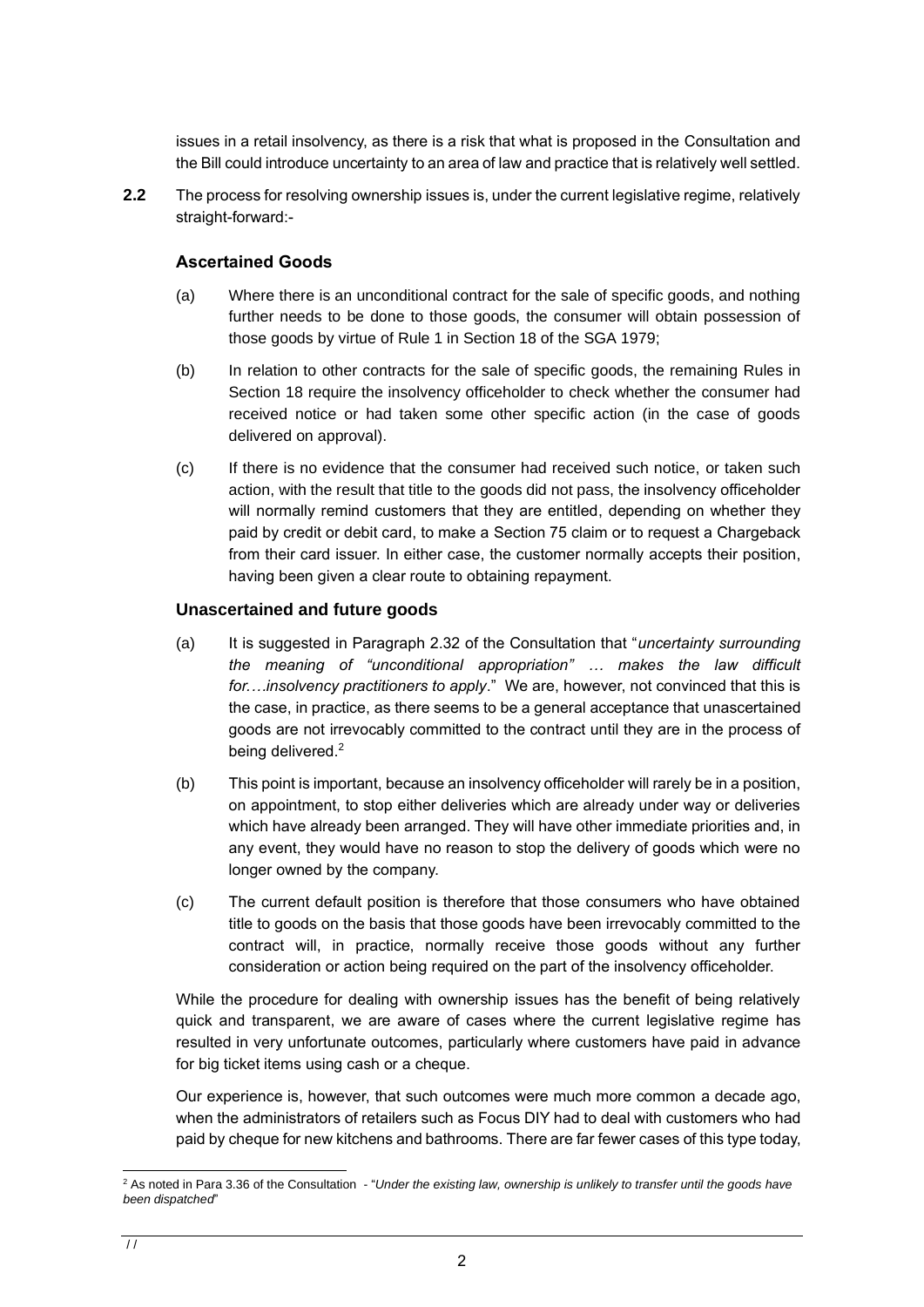as the vast majority of creditors pay for big ticket items using credit or debit cards, encouraged to do so by publicity highlighting the protection offered to them by Section 75 of the CCA and Chargeback.

We strongly suspect, although we do not have firm evidence to support this, that the trend towards using credit and debit cards in a retail environment will be accelerated by the current pandemic, as more businesses become "cashless", and that the issue which has been identified in relation to payments in cash or by cheque will therefore become increasingly less relevant over time.

As a final point of clarification, when looking at the existing position, it is suggested that "*as*  insolvency practitioners owe duties to all creditors they may be inclined to err on the side of *caution and instruct shop or warehouse staff not to release such property to prepaying*  consumers.<sup>"3</sup> It is true that an administrator or liquidator may ask for further evidence before releasing goods to a customer, but they would be very aware that, as officers of the court, they must act fairly and cannot disregard the statutory framework. They would also be aware of the risk of incurring personal liability if they prevented consumers from obtaining goods which belonged to them. Erring on the side of caution could therefore result in goods being released to prepaying customers, where there was genuine doubt as to the legal position.

### **3 The risk of the proposals resulting in significant additional insolvency costs**

- **3.1** Consultation Question 32 states that "*we estimate that the proposed rules in the draft Bill would result in only a minimal increase in time spent by insolvency practitioners in determining whether ownership of goods has transferred to a consumer in the event of insolvency*."
- **3.2** The Consultation then goes on to assume that the assessment of whether ownership has transferred would "*likely involve a desk-based exercise, including a review of the retailer's records and discussions with employees in the retailer's shops and warehouses as to the status of goods they are holding*."<sup>4</sup>
- **3.3** We do not think that this correctly reflects the position, at least in larger retail insolvencies, as:-
	- (a) A significant number of stores may be closed immediately, if they were not trading profitably;
	- (b) Employees may not be kept on, either because the store in which they worked is being closed or because the administrator does not want to "adopt" their contract of employment;
	- (c) Key staff may decide to leave, realising that they will only continue to be employed for a limited period of time;
	- (d) Stock may have to be moved rapidly out of any stores and warehouses that the administrator or liquidator is not planning to use, a process which could result in labels and other means of identification being lost in transit;

Paragraph 2.18

Paragraph 5.28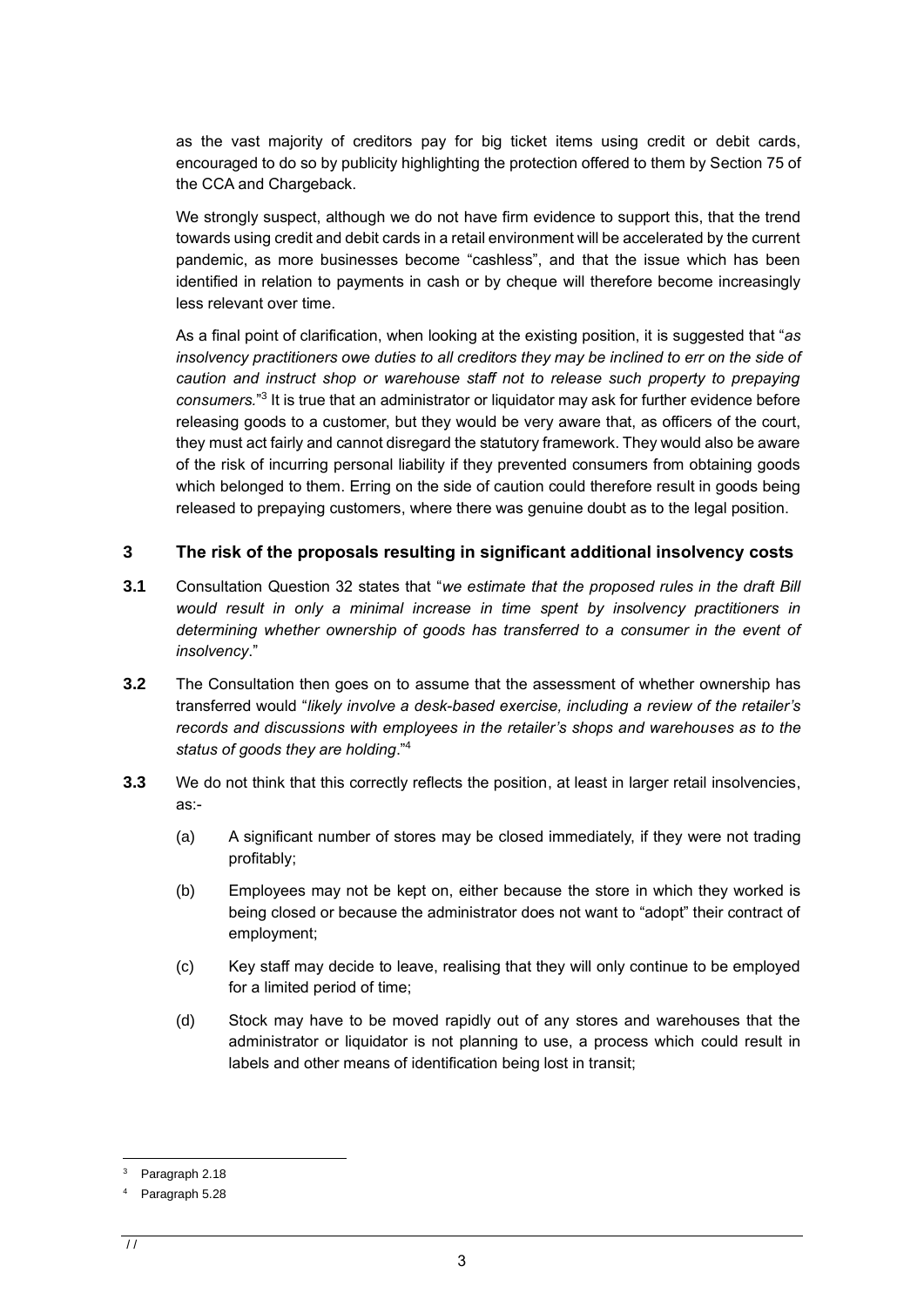- (e) There is often a lack of accurate records, either as a result of staffing cuts to reduce overheads, operational restructurings aimed at reducing costs or just corners being cut immediately pre-insolvency; and
- (f) The goods in question may have disappeared. Employees and customers may exercise "self-help" remedies, when told that the retailer has gone into an insolvency procedure and will not pay them or otherwise meet its obligations, taking the view that they will help themselves to goods of equivalent value to the amount owed to them.
- **3.4** Difficulties with obtaining accurate information could be exacerbated by a complex fact pattern. This can be illustrated by the example of buying a sofa from a retailer, where a sofa of the relevant type was identified at the warehouse and then labelled and set aside to be delivered to the relevant customer. The delivery schedules might then change, as the original customer could not take delivery when planned, with the result that the sofa was sent to someone else instead. Analysing the legal position under the proposed new legislation could be problematic, even if the contractual position was clear, as an administrator or liquidator would need to establish whether making such swaps was sufficiently common practice to rebut the argument that the labelling was intended to be permanent. Reaching a conclusion on this point may not be straight-forward if the relevant staff were no longer employed by the company.
- **3.5** It would also be necessary to deal with individual consumers one by one. In some cases, the additional time required to administer large quantities of consumer title claims might slow down the insolvency proceedings considerably, for example requiring warehouses to be maintained and staff employed for longer than is currently the case, adding significantly to the cost of the process.
- **3.6** The position when investigating whether title to goods, and particularly unascertained goods, had transferred under the proposed new legislation would, we believe, be analogous to the existing process followed by insolvency officeholders when dealing with retention of title claims, as this also requires a mixture of factual and contractual analysis. Our experience is that dealing with ROT claims is often a time consuming and expensive process which requires the attention of a significant number of the insolvency officeholder's staff, as well as the provision of external legal advice.
- **3.7** While a similar approach may be taken, there is a risk that the process for investigating whether title to goods had transferred could prove more expensive than the current process for dealing with ROT claims, as it is normally possible to do a deal with ROT creditors, thereby avoiding spending too much time in reaching a final conclusion. This would not be the case with transfer of title claims, as the position would normally be a binary one – either the customer gets their goods or they don't.
- **3.8** We would therefore, for the reasons outlined above, disagree with the conclusion that it would not take significantly longer for insolvency practitioners to assess ownership of goods under the proposed new legislation than it does under the existing rules in the Sale of Goods Act 1979. 5

<sup>5</sup> Paragraph 5.29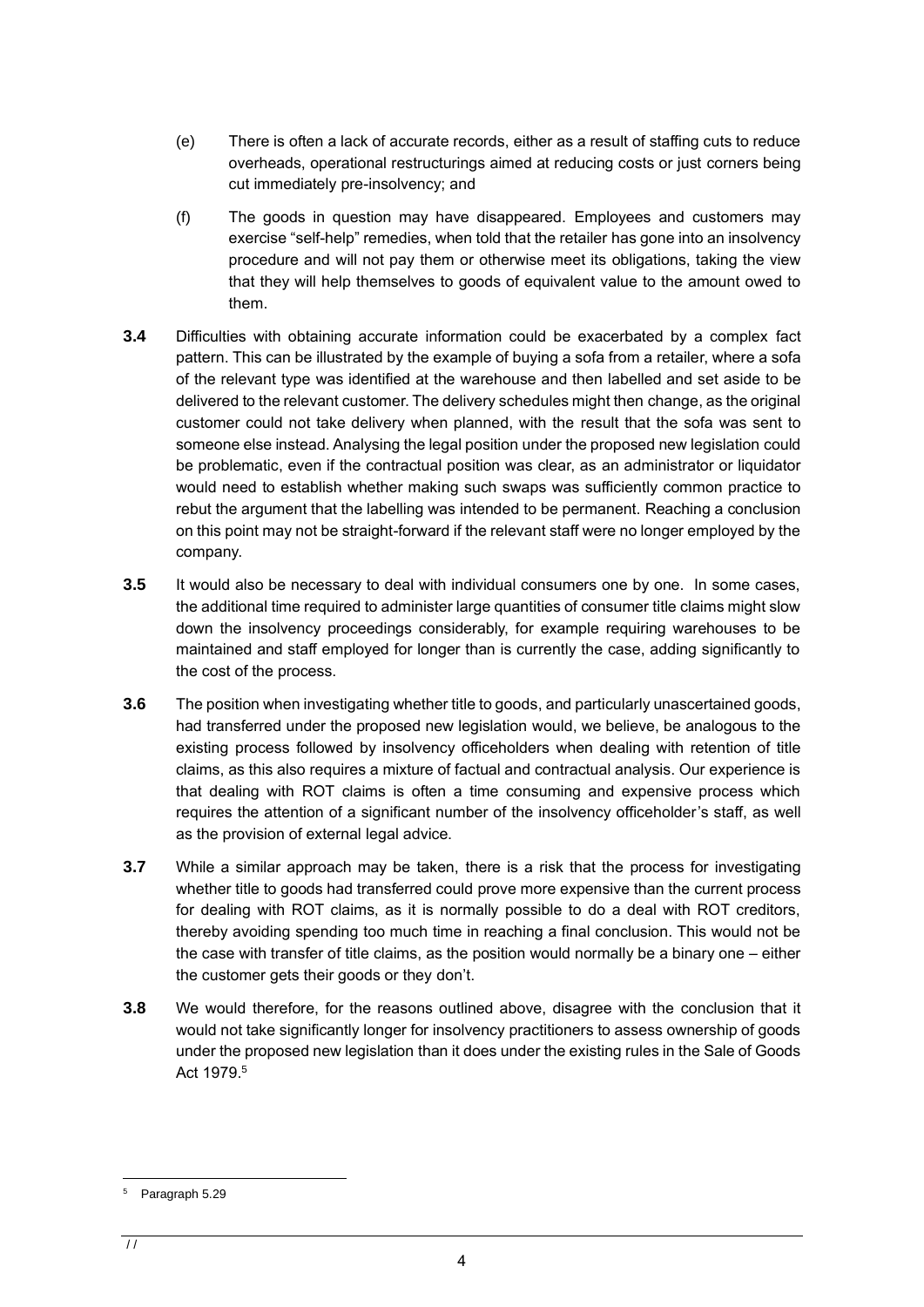# **4 Potential impact of the Bill on Section 75 and Chargeback claims**

- **4.1** As noted above, and as recognised in the Consultation, the ability to make a Section 75 claim or to request a Chargeback is extremely important to consumers in a retail insolvency context.
- **4.2** There would be very significant concerns if what is proposed could result in consumers being worse off, either losing the ability to recover the purchase price from a card provider or finding it much more difficult to make such a claim. The rights of consumers as a whole (most of whom pay by debit or credit card) should not be prejudiced in order to protect an increasingly small minority who prepay using cash or a cheque.
- **4.3** In this context, the Consultation rightly asks:-
	- (a) How customers would be treated if they would prefer to receive a refund of prepayments rather than the goods themselves, even where ownership of goods had already transferred to them? This could be a particularly important consideration where the customer would be better off making a claim for repayment under their credit card than having to arrange to pick up kitchen units from a warehouse 150 miles away; and
	- (b) Whether the Section 75 and Chargeback regimes would reimburse the costs of paying outstanding storage costs, or the costs of arranging for goods to be collected from a warehouse.
- **4.4** We would raise the following additional points:-
	- (a) **Evidential requirements**: Would the consumer be required to establish the legal position as to title to the goods before making a Section 75 or Chargeback claim?
	- (b) **Insurance:** The Consultation provides that, as is currently the case under the CRA 2015, goods would remain at the company's risk until they come into the physical possession of the consumer or a person identified by the consumer to take possession of the goods.<sup>6</sup> This raises the question of what would happen if the business in question failed to maintain adequate insurance cover, with the result that goods owned by the consumer were destroyed in a fire or stolen. The consumer would clearly have a (potentially worthless) claim against the company in such circumstances, but it would be essential to ensure that a Section 75 or Chargeback claims could be pursued in such circumstances.
	- (c) **Warehouse liens**: It is assumed that the consumer would be bound by warehouse liens in most cases, as the lien will almost always be in existence before the transfer of ownership occurs.<sup>7</sup> In such cases, it seems that the consumer could potentially be in a significantly worse position under the proposed new legislation, if the retailer owed a large amount to the warehouse, unless the consumer was definitely entitled to make a Section 75/Chargeback claim in such circumstances.
- **4.5** It is important, from the point of view of all stakeholders, that there is clarity on these points and that there is no risk that transferring title to goods at an earlier stage in the process could result in consumers having a lower level of protection under the Section 75 and Chargeback regimes than is currently the case.

Paragraph 3.9

Paragraph 3.126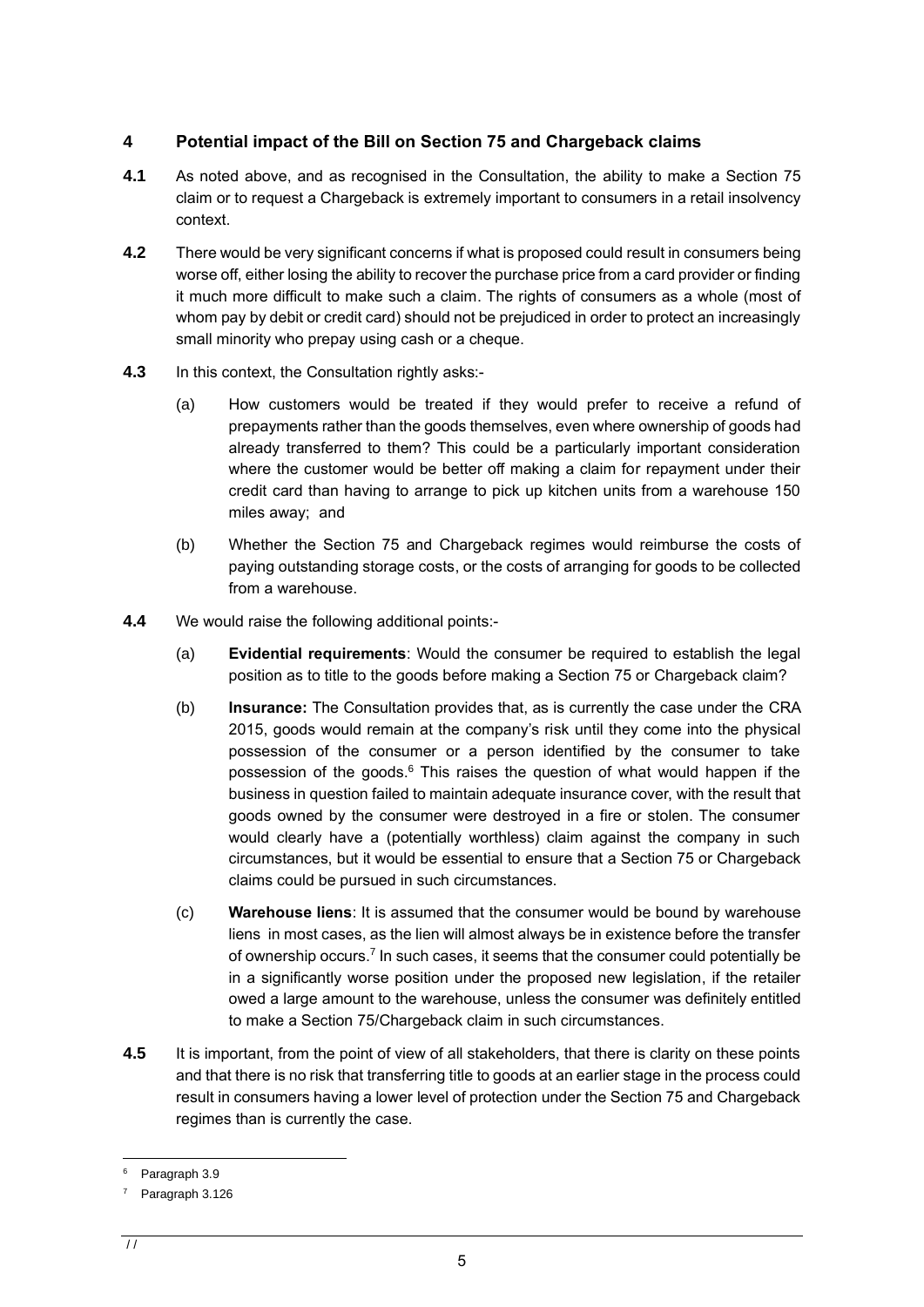- **4.6** It is not the role of this Committee to provide legal advice in relation to the interpretation of existing legislation, particularly where there may be a range of views, but we do note that the Consultation appears to accept that the position may not be entirely certain on a number of points:-
	- (a) "*Where the consumer has chosen to treat the sales contract as at an end under the CRA 2015 because of the retailer's refusal to deliver the goods, and the consumer then claims reimbursement, there is a strong argument that the claim for reimbursement is "in respect of a breach of contract… A section 75 claim should therefore be possible in this situation*."<sup>8</sup> [our emphasis]]
	- (b) *"If the consumer decides they want the goods and arranges for pick up or delivery of them, we think that the consumer could recover these costs (where they are reasonable costs) under section 75*."<sup>9</sup> [our emphasis]]

This uncertainty appears to be reflected in Consultation questions 12 and 13

**4.7** In order to reduce the risk of their being any uncertainty in this area, we would strongly suggest that the industry code of best practice produced by the UK Cards Association, and any relevant equivalents, should make it clear that such costs should be covered by a Section 75 or Chargeback claim and that the introduction of the changes set out in the Bill should have no impact on a consumer's ability to make a claim for goods that they do not receive.

# **5 Potential problems which insolvency officeholders may face when dealing with consumers**

It is important, in order to minimise the time spent explaining the situation to individual creditors, and thus to avoid any unnecessary resulting costs, that the rules as to ownership should be clear, consistent, fair and logical. There is a risk that certain aspects of what is proposed may appear inconsistent or unfair. Specifically:-

- (a) **Apparent randomness**: As noted in the Consultation, "*It may be a source of frustration for consumers that the transfer of ownership depends on events and circumstances entirely within the retailer's control, such as labelling*". <sup>10</sup> This frustration may be increased by the fact that consumers, and the insolvency officeholder's staff dealing with them, may not have access to the information required to work out the consumer's legal position; and
- (b) **Differences in recovery position between in person purchases and on-line purchases.** The proposals in the Consultation may not apply to on-line purchases as (i) the proposed rules will, as noted in the Consultation, apply only to contracts governed by English law<sup>11</sup> and (ii) even in those cases where English law does apply, many internet retailers provide in their standard terms that a contract will only be entered into once the goods in question are ready for delivery.

This may create a two tier system, particularly where a retailer has both physical stores and an on-line offering, as the creditor's position may depend on which

Paragraph 3.96

<sup>9</sup> Paragraph 3.100

<sup>10</sup> Paragraph 5.37

<sup>11</sup> Paragraph 3.8